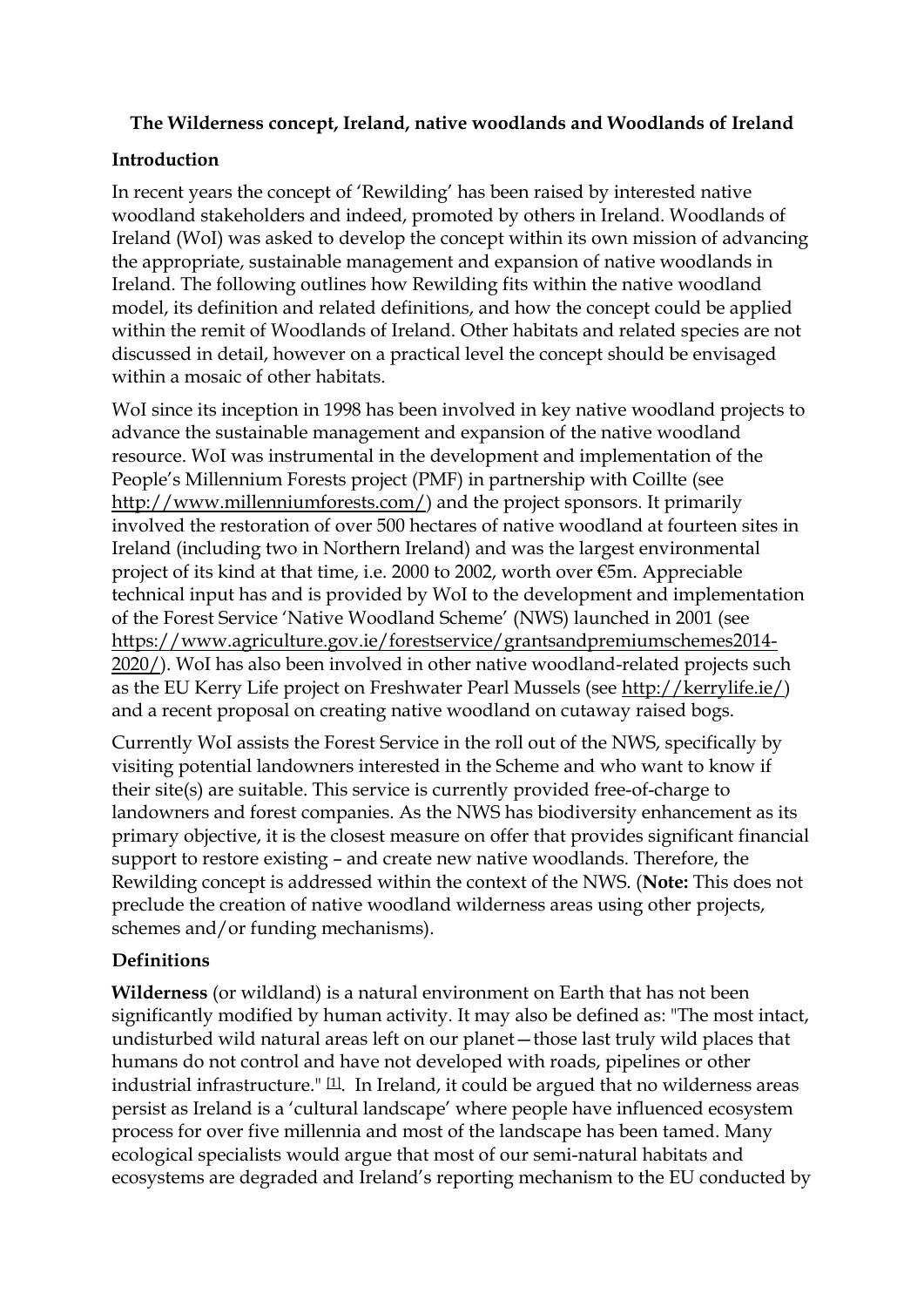the National Parks and Wildlife Service (NPWS) would support this view (see [https://www.npws.ie/article-17-reports-0\)](https://www.npws.ie/article-17-reports-0). Currently, areas that are considered 'wild' such as the blanket bog and uplands along the western seaboard, are utilised for grazing sheep. Much of the Irish landscape – including many blanket bog landscapes - did support wildwood before human influence really took hold some 5,500 years ago with the advent of agriculture. Most of the wildwood cover was removed and/or modified substantially so that by 1900 only 1% of the land area supported 'semi-natural' woodland<sup>[\[2\]](https://en.wikipedia.org/wiki/Wilderness#cite_note-1)</sup>.

'**[Wilderness areas](https://en.wikipedia.org/wiki/Wilderness_areas)'** internationally are generally found in State Nature Reserves (NR), Special Areas of Conservation (SAC), Natural Heritage Areas (NHA), National Forests, National Parks and even in urban areas along rivers or undeveloped areas. These areas are considered important for the survival of certain [species,](https://en.wikipedia.org/wiki/Species) [biodiversity,](https://en.wikipedia.org/wiki/Biodiversity) ecological studies, [conservation,](https://en.wikipedia.org/wiki/Conservation_(ethic)) solitude, and [recreation.](https://en.wikipedia.org/wiki/Recreation) Wilderness is deeply valued for cultural, spiritual, [moral,](https://en.wikipedia.org/wiki/Moral) and [aesthetic](https://en.wikipedia.org/wiki/Aesthetic) reasons. Some nature writers believe wilderness areas are vital for the human spirit and creativity.[\[2\]](https://en.wikipedia.org/wiki/Wilderness#cite_note-2) They may also preserve historic [genetic](https://en.wikipedia.org/wiki/Genetics) traits and provide habitat for wild [flora](https://en.wikipedia.org/wiki/Flora_(plants)) and [fauna](https://en.wikipedia.org/wiki/Fauna_(animals)) that may be difficult to recreate in [zoos,](https://en.wikipedia.org/wiki/Zoo) [arboretums](https://en.wikipedia.org/wiki/Arboretum) or [laboratories.](https://en.wikipedia.org/wiki/Laboratory)

The word *wilderness* derives from the notion of "wildness"—in other words, that which is not controlled by humans. The mere presence or activity of people does not disqualify an area from being "wilderness." Many ecosystems that are, or have been, inhabited or influenced by activities of people may still be considered "wild." This way of looking at wilderness includes areas within which [natural processes](https://en.wikipedia.org/wiki/Nature) operate without human interference.

### **The rise of 'Wilderness' in Europe**

Recent developments have led to new opportunities for wilderness protection in Europe, including

- the fall of the iron curtain, which revealed large, relatively intact areas in central and Eastern Europe, and created significant opportunities for government-protected areas. Subsequent EU membership by eastern bloc countries requires restitution of public land to former owners, many of whom want to sell their land. The restitution process specifically prohibits resale of land for logging, creating a significant opportunity for conservation for private investors.
- changes in Europe's Common Agricultural Policy (CAP) and a decrease in farming subsidies, which made farming in marginal areas economically nonviable is also a factor. As a result, in some areas there has been significant rural depopulation, followed by falling land prices. This has led to natural Rewilding in some places, and has created a significant, but probably shortlived opportunity for conservation.
- these political and economic developments have been accompanied by growing interest in wilderness conservation throughout the continent, driven by factors such as awareness that very few biologically intact areas remain in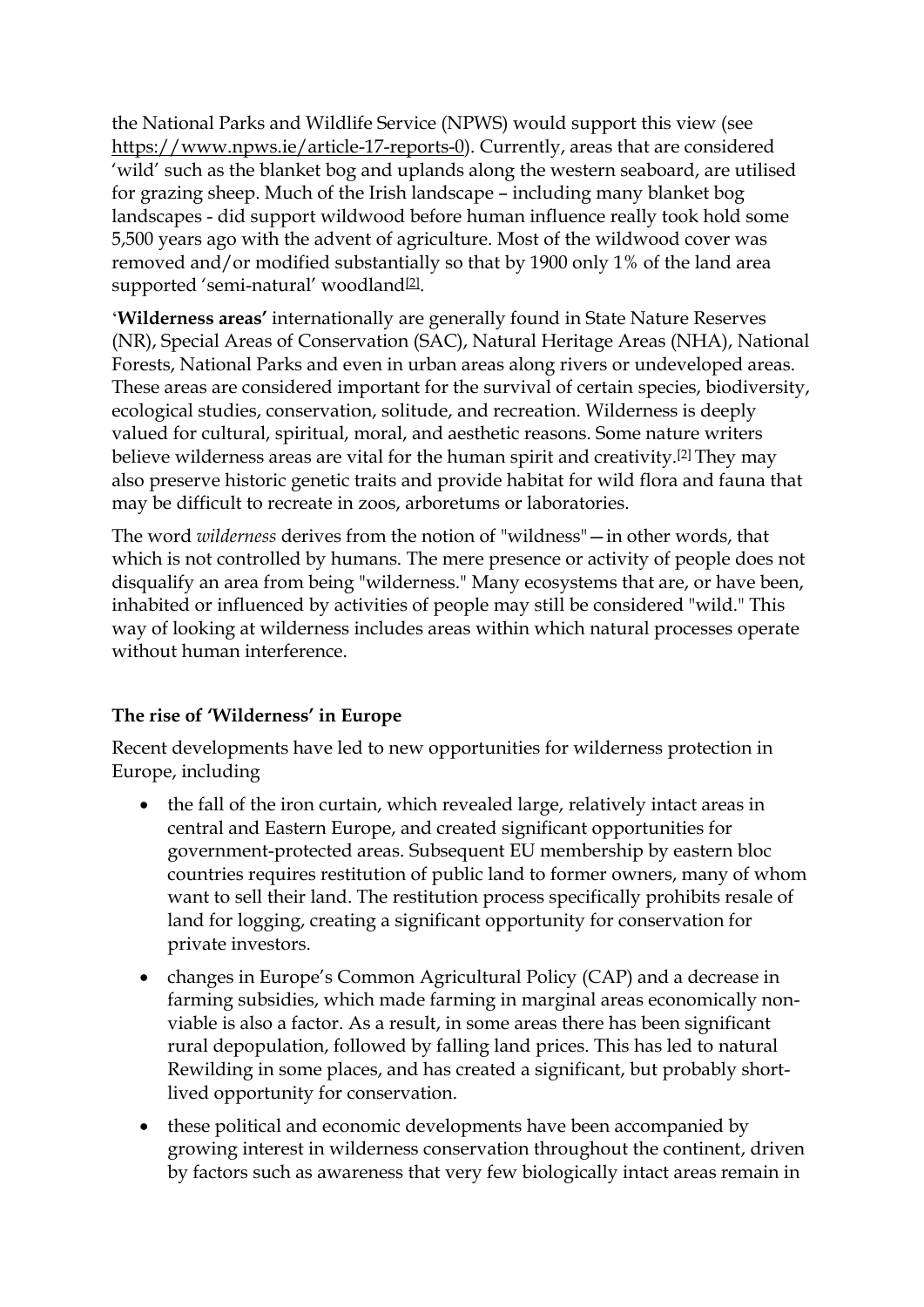Europe, heightened concern over climate change, and expanding wildlife populations.

### **Wilderness, native woodlands and Ireland**

A growing body of literature emphasises the need for novel, process-oriented approaches to restoring ecosystems in our rapidly changing world. Dynamic and process-oriented approaches focus on the adaptive capacity of ecosystems and the restoration of ecosystem processes promoting biodiversity, rather than aiming to maintain or restore particular ecosystem states characterised by pre-defined species compositions or particular bundles of ecosystem services. Such approaches recognise ecosystems as dynamic systems whose future development cannot always be predicted. Rewilding is one such approach to restoration. This strategy aims to restore self-sustaining and complex ecosystems, with interlinked ecological processes that promote and support one another while minimising or gradually reducing human interventions. Rewilding also emphasises the emotional experience and perception of wild nature and wild ecosystems without human intervention  $\mathfrak{A}$ . WoI concurs with the view that Rewilding should be based on concepts derived from resilience and complexity theory of social-ecological systems, identifying trophic complexity, stochastic disturbances, and dispersal as three critical components of natural ecosystem dynamics[\[4\]](https://en.wikipedia.org/wiki/Wilderness#cite_note-1) . In other words bio-geo-physical systems that are complex and adaptive that are self-sustaining with abundant nutrition, species and structural complexity. There should be a random probability distribution of organisms that are resilient and adaptive to disease and climate change, if possible, and should require minimal intervention to combat specific threats. The restoration of these processes, and their interactions, can lead to increased self-sustainability of ecosystems and should be at the core of Rewilding actions in Ireland. A structured approach to Rewilding projects should include assessment of the contributions of nature to people and the social-ecological constraints on restoration [\[4\]](https://en.wikipedia.org/wiki/Wilderness#cite_note-1) .

It is widely accepted that most of the land area of Ireland supported a woodland mosaic some 6,000 years ago before the onset of agriculture with consequent woodland clearance, primarily for pasture <sup>[\[2\]](https://en.wikipedia.org/wiki/Wilderness#cite_note-1)</sup>. Woodland clearance continued unabated since around 5,500 BP, though some areas developed secondary woodland where land was abandoned and/or population diminished  $[3]$ . After the Great Famine in 1848 land was divided into numerous, distinct parcels of ownership which was further imprinted with a dense hedgerow network, which is relevant to biodiversity connectivity in the landscape. It is also relevant *vis a vis* land holding size as there are few very large private land holdings in Ireland, excepting the State sector. The average farm holding is only 32.5 hectares (see [http://www.askaboutireland.ie/reading-room/life-society/farming/farming-in](http://www.askaboutireland.ie/reading-room/life-society/farming/farming-in-ireland-overvi/land-use-in-ireland/)[ireland-overvi/land-use-in-ireland/\)](http://www.askaboutireland.ie/reading-room/life-society/farming/farming-in-ireland-overvi/land-use-in-ireland/).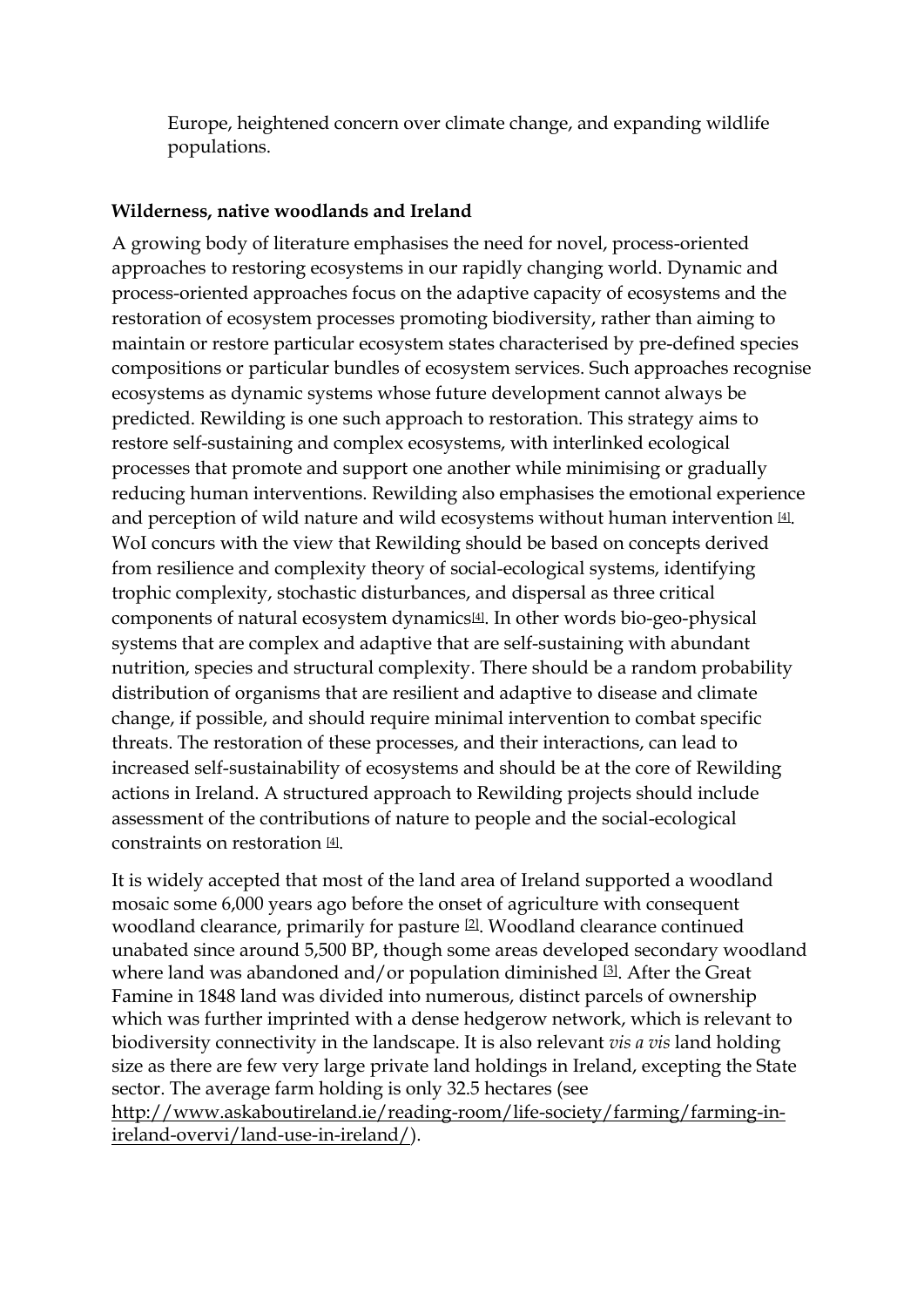Most of the land area is suitable for woodland re-establishment. Exceptions are where other habitats now persist such as blanket and raised bog, freshwater habitats, alpine ecotones and scree slopes. There are also other habitats that have evolved with extensive human agricultural practises such as in the Burren, Co. Clare, where it is appropriate to maintain those habitats and control the development and spread of woodland into these habitats. It is worth mentioning that one of the criteria of the Forest Service Native Woodland Scheme – a primary measure that Woodlands of Ireland supports and promotes - is not to replace other habitats with woodlands as they have their own specific biodiversity elements and value and in some cases (i.e. deep blanket bog) are not suitable for native woodland. Therefore, the Rewilding concept in Ireland must allow for the conservation of a range of surviving seminatural habitats from blanket and raised bogs to woodlands and wetlands.

### **Potential for Rewilding using native woodlands**

Despite the potential for Rewilding to address pressing restoration challenges, critics have pointed out several shortcomings that have as yet hampered the application of Rewilding principles. Criticism includes a lack of a consistent definition of Rewilding and insufficient knowledge about the possible outcomes of Rewilding endeavours. In addition, concerns have been raised about Rewilding activities being planned in a manner that excludes people from landscapes rather than being designed with local support<sup>[\[4\]](https://en.wikipedia.org/wiki/Wilderness#cite_note-1)</sup>. This is particularly relevant in Ireland where human activities have modified the landscape for millennia and continue to do so today.

Certainly, within the State sector there may be opportunities to 'rewild' with minimal human involvement but in the private sector where land holdings are relatively small in the context of Rewilding landscapes (in addition to commonages), due regard to including local communities is imperative. In Ireland, the only example where Rewilding is the core objective is the Wild Nephin project in Co. Mayo (see [https://www.youtube.com/watch?v=GMlhbbN5JAw\)](https://www.youtube.com/watch?v=GMlhbbN5JAw). Here the intention is to rewild 4,600 ha of conifer plantations adjoining the Ballycroy National Park, which is dominated by low level and montane blanket bog. However, this is more akin to ecological restoration as opposed to Rewilding if the the definition of Wilderness outlined above is strictly observed since it is a highly modified landscape. The outcome is almost certainly to be mixed conifer and native woodland which is a long way from the original blanket bog-dominated ecosystem that preceded the current conifer plantations. It will also require ongoing management in future of naturally regenerating lodgepole pine and rhododendron control if ecological integrity is to be maintained.

It is important that a structured and participatory 'buy in' approach to Rewilding is adopted at the outset to ensure that all stakeholders have a clear understanding of the goals, management options, desirable outcomes, and associated risks. The first step of a Rewilding project should be an analysis of the ecological status of the focus area, by identifying missing and/or degraded components. Paleoecological data for example, on past vegetation change, megafauna presence, or fire dynamics—as well as information on land-use histories should be considered in such analyses  $[4]$ .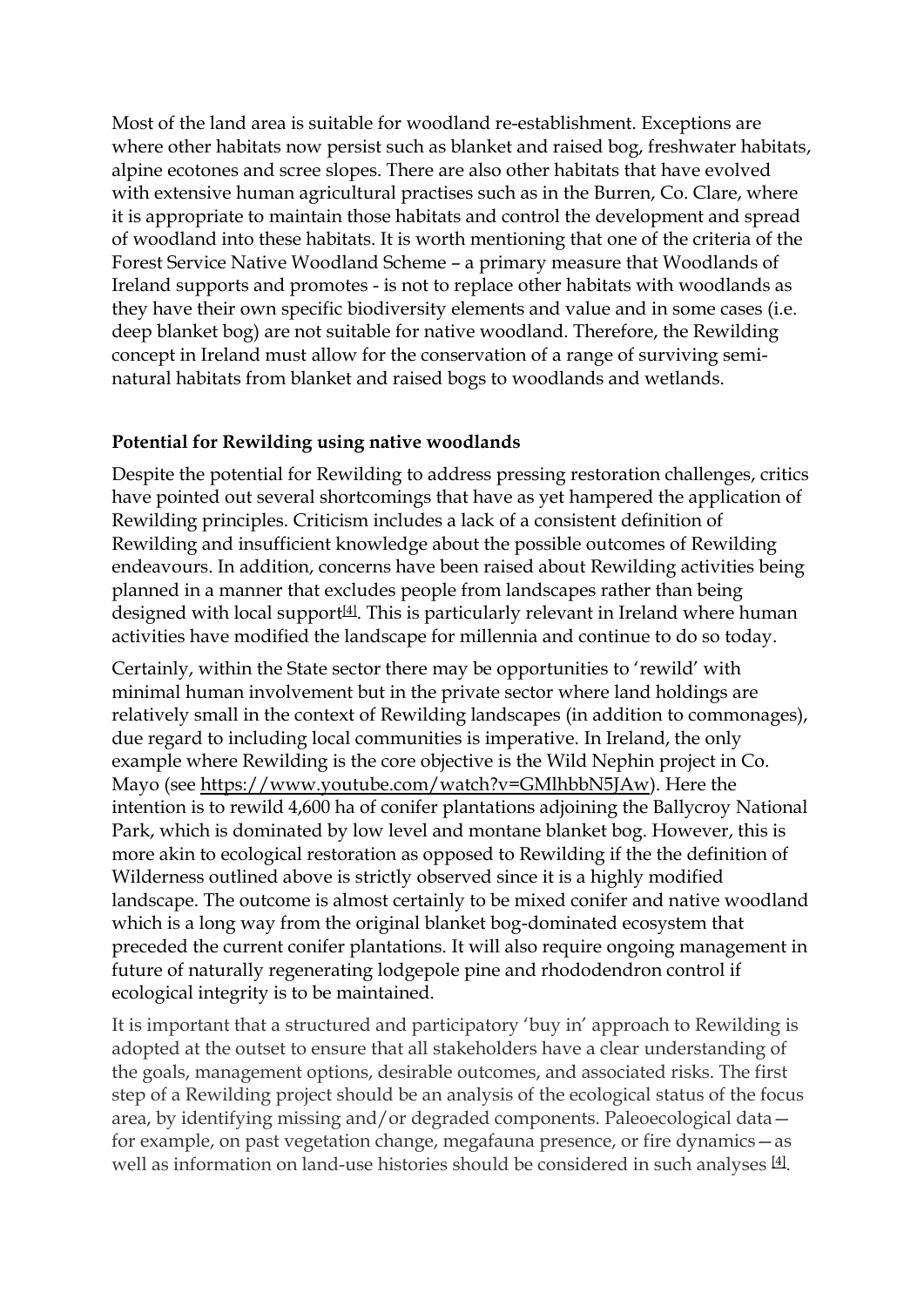In this context, the NWS addresses:

- A structured ecological approach to establishing the most suitable native woodland type for the site in question where the creation of new woodlands is concerned.
- Biodiversity enhancement is the primary objective and, in many cases, no other objective applies, i.e. recreation or wood production.
- It also insists on a 'close-to-nature' Continuous Cover Forestry (CCF) management approach and addresses the social and economic values as a secondary objective, where feasible and applicable.
- Quality wood production is a secondary objective, where feasible and where the owner wishes to follow this objective. If addressed, it must comply with ecological functioning and processes, i.e. manual thinning that mimics natural self-thinning and not at the expense of biodiversity.
- Degraded ecosystems that once supported woodlands in marginal upland areas – due to leaching of soils and consequent podzolisation - maybe afforested with pioneer woodland communities to encourage and accelerate natural restoration. This may reverse or slow down degradation and enhance biodiversity values.
- Recreation (and education) may be incorporated by using the Neighbourwood/NWS measure which facilitates access to the public and incorporates pathways and signage.

Though the NWS is in general complimentary to ecological restoration and Rewilding as outlined above, there are a number of limitations that affect desirable outcomes and associated risks:

- Scale is generally small with the average size of NWS sites at around 5 hectares. This results in a fragmented 'scatter gun' woodland mosaic in the landscape. (The extensive hedgerow network may alleviate this problem to some degree, by providing ecological corridors and connectivity to other woodlands in the landscape).
- Intervention management is essential to control invasive, exotic species such as rhododendron (*Rhododendron ponticum*), laurel (*Prunus laurocerasus*), Sika and fallow deer (*Cervus nippon* & *Dama dama*) to name but a few (see www.woodlandsofireland.com/publications). Unless controlled, these species can have serious negative impacts on woodland (and other habitats) biodiversity and compromise the future viability of native woodland ecosystems[\[5\]](https://en.wikipedia.org/wiki/Wilderness#cite_note-1).
- The NWS Establishment measure to create new native woodlands primarily relies on planting to establish a basic native woodland template that reflects the requirements of the site. This is because natural regeneration - which is encouraged - cannot be relied upon to achieve the required stocking density of the site within the 5-year timeframe of the scheme. (**Note**: NWS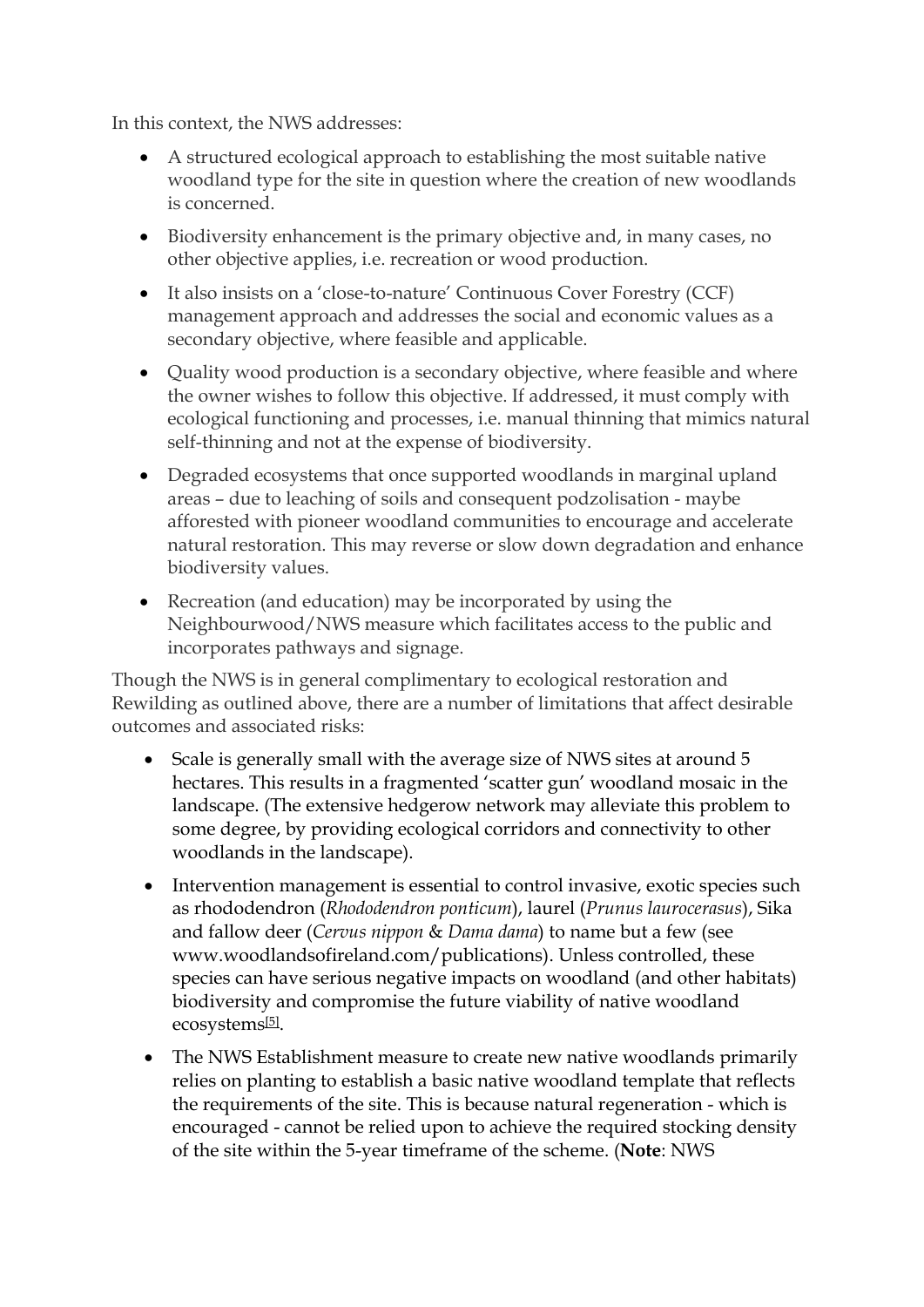Conservation of existing woodlands relies more on natural regeneration in addition to enhancement planting).

- Future new native woodlands in uplands could be at risk of fire damage if allowed to develop freely once the Forest Service NWS criteria are met. This is due to the frequency of fires deliberately set in the spring season to 'clean up' marginal grazing upland areas and produce rough pasture.
- Beyond establishing the foundations for new native woodlands (and restoring existing old and scrub woodlands), there is little prospect of addressing the full complement of flora and fauna, especially the latter in the short or medium term. For example, re-introduction of wolf or lynx would be seriously constrained by social and ecological factors such as (primarily) rural community resistance and the critical size of woodland area required. However, the restoration of natural processes and habitat diversity within native woodlands has great potential to increase the diversity of flora and invertebrate fauna. Re-introduction of these should not be necessary if the habitat is sufficiently large and diverse.

### **Conclusion**

Numerous concepts of Rewilding prevail currently but in the Irish context there are considerable limitations with respect to critical mass and scale, especially due to multiple land ownership and the unavailability of large tracts of land. Nonetheless, seen within the context of the NWS, ecological restoration and Rewilding is possible at a modest scale, primarily in the publicly-owned lands, which would have multiple benefits in the presence of other habitats in a landscape matrix. Connectivity in the landscape, especially via the extant extensive hedgerow network, is very relevant in Ireland in the context of dispersal and shelter, and given the very low native woodland cover present in Ireland, promotion of the NWS is important to arrest and reverse degradation, expand the resource and enhance woodland biodiversity.

Ongoing management, especially to control invasive species, reduce overgrazing and deliver specific ecosystem services is also a factor that must be part of 'minimum intervention management' of 'wilderness' in the Irish context, as it is a key requirement to ensure woodland viability and resilience. Given the cultural history and impacts on landscape development, habitat and soil degradation, intervention at the initial stages of rewilding may be required at some locations to ensure successful establishment. Indeed, strictly speaking, ecological restoration – defined as '*the process of repairing damage caused by humans to the diversity and dynamics of indigenous*  ecosystems' is probably more relevant than Rewilding in the Irish context<sup>[\[6\]](https://en.wikipedia.org/wiki/Wilderness#cite_note-1)</sup>. In addition to fencing out grazing animals, consideration to direct seeding and the application of organic amendments/compost in very degraded soils should not be ruled out at planting. Species resilience and adaptation to climate change are factors that should not be ignored and good sources of scientific data should be accessed in future to inform Rewilding projects. Ongoing management is also required to ensure